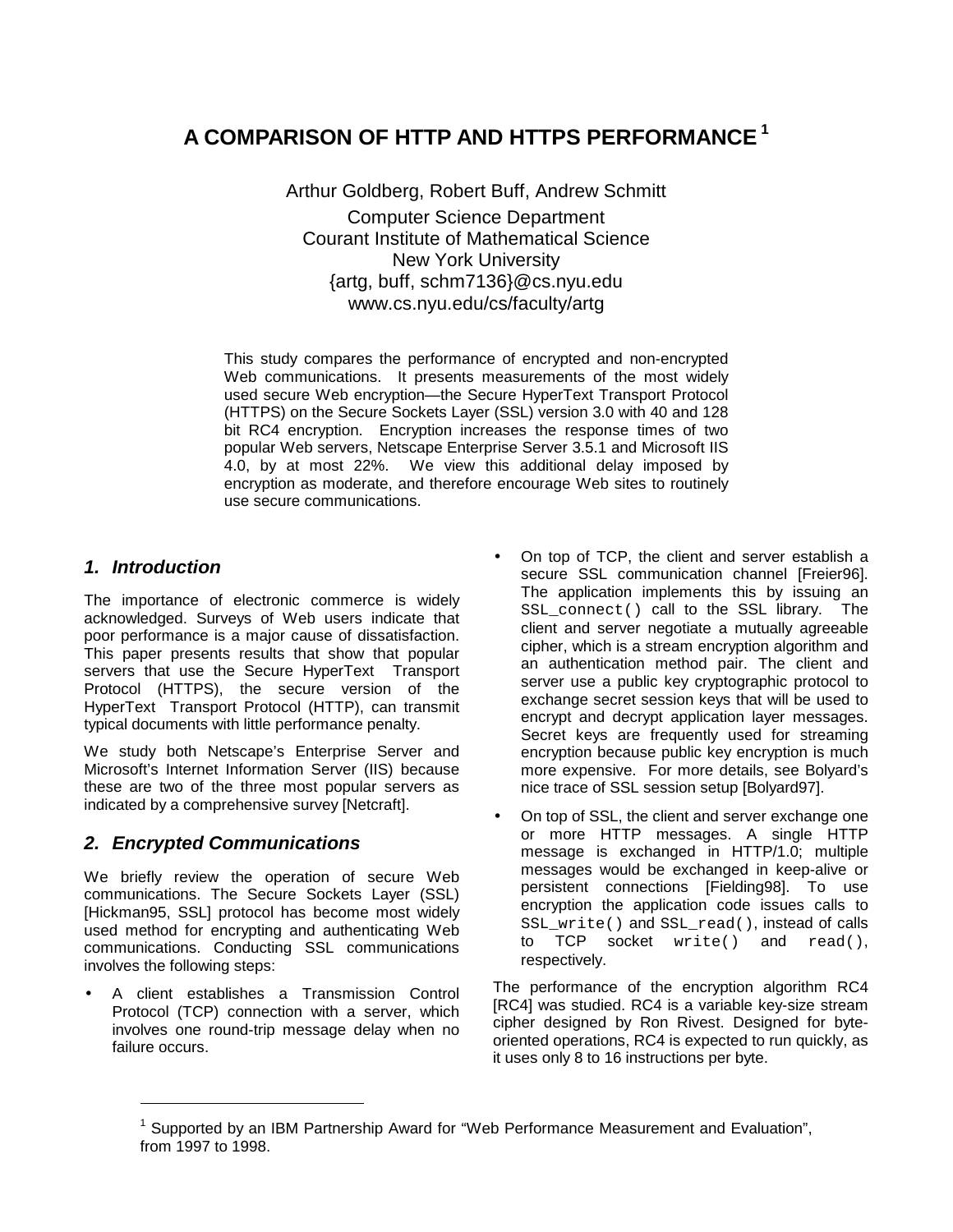We studied the RC4 because it is widely used. A nonstatistical survey of 5384 secure Web sites worldwide in March 1997 [Netcraft97] found that 59% of the secure servers were Netscape or Microsoft and used RC4 encryption. The portion for each server and key size is shown in Table 1.

|                                                     | 40 bit                      | 128 bit   Total   |       |
|-----------------------------------------------------|-----------------------------|-------------------|-------|
| Netscape-Enterprise<br>(includes multiple versions) |                             | 16.4% 10.4% 26.8% |       |
| Microsoft-IIS<br>multiple versions)                 | (includes 20.0% 12.6% 32.6% |                   |       |
| <b>Total</b>                                        |                             | 36.4% 23.0%       | 59.4% |

#### **Table 1. The Subset of the Secure Servers Which Run Netscape or Microsoft and Use RC4**

Secret key sizes of 40 and 128 bits constitute the vast majority of production RC4 keys. The smaller, 40-bit key is called "export strength" because the US Government permits its export from the United States. It is breakable with moderate effort [Netcraft97]. The 128-bit key is considered long enough to be unbreakable by known methods in typical large computer facilities —assuming it is used properly.

# **3. Experiments**

We modeled a small Intranet environment. A 10 Mbps Ethernet connected 2 PCs. Each PC was directly attached to an unswitched hub. The Web servers ran on a PC with a 200 MHz Pentium, 256MB RAM and a fast Ethernet card, running NT 4.0. The clients ran on a PC, also running NT 4.0, with a 100 MHz Pentium with 32MB RAM and an NE 2000 NIC Ethernet card.

Performance was measured in a no-load situation during the experiments the PCs were otherwise unused and the hub was lightly used. In addition, during the experiments neither machine paged virtual memory.

We call our measurement apparatus WebPerf. WebPerf consists of a Web robot client and a backend database. The robot measures Web response times and other parameters and stores the results in the database. The robot was written by one of us— Buff—in C++ and compiled with Visual C++ version 5.0, with optimization. It communicates via Winsock 2.0.

To minimize contention with itself the robot browser runs single-threaded on an otherwise idle machine.

A widespread SSL implementation was integrated into the robot by one of us—Schmitt. SSLeay version 0.8.1, written by Eric A. Young [Hudson] was used. It supports SSL versions 2.0 and 3.0. The robot does not authenticate the server since this is a client side activity.

Netscape Enterprise Server 3.5.1 and Microsoft IIS 4.0 were both installed on the server PC. Two identical Web sites were created with 24 documents of sizes 1,000, 2,000, 3,000, …, 20,000, 40,000, 60,000, 80,000, 100,000 bytes. This size distribution is similar to that of documents requested on the Web as observed in traces from an Internet Service Provider and an Intranet in 1998 [Goldberg98B]. The documents contained typical HTML text (actually, the beginning of the HTTP/1.1 specification [Fielding98]).

The robot browser sequentially requested each of the 24 documents many times. The robot measured the duration at the client between just before the client robot issued the SSL\_write() of the request and just after the client completed the SSL\_read() of the response. This measures the streaming application layer encryption performance. The costs of additional delays for establishing SSL connections were presented elsewhere [Goldberg 98A].

This duration and many other measures are stored in an Oracle 7.3 SQL database after the measurements have been made.

# **4. Analysis**

To evaluate the cost of server encryption and client decryption, the performance of HTTPS and HTTP were measured. The data are plotted in Figure 1 and Figure 2.

Each vertical bar represents a set of measurements of HTTP or HTTPS durations. In Figure 1 the bars above 20 KB summarize 87 measurements for the nonsecure and 40 bit data and 30 for the 128 bit measurements. The ones below measurements 20 KB summarize 6 times as many data points. In Figure 2 the bars summarize 87 measurements for the nonsecure and 40 bit data and 30 for the 128 bit measurements.

The top and bottom of the wide part of a bar marks the range of 75% of the measurements closest to median (the range from 12.5% to 87.5%). The narrow vertical bars mark the range of 95% of the data. A dashed line indicates a least squares fit.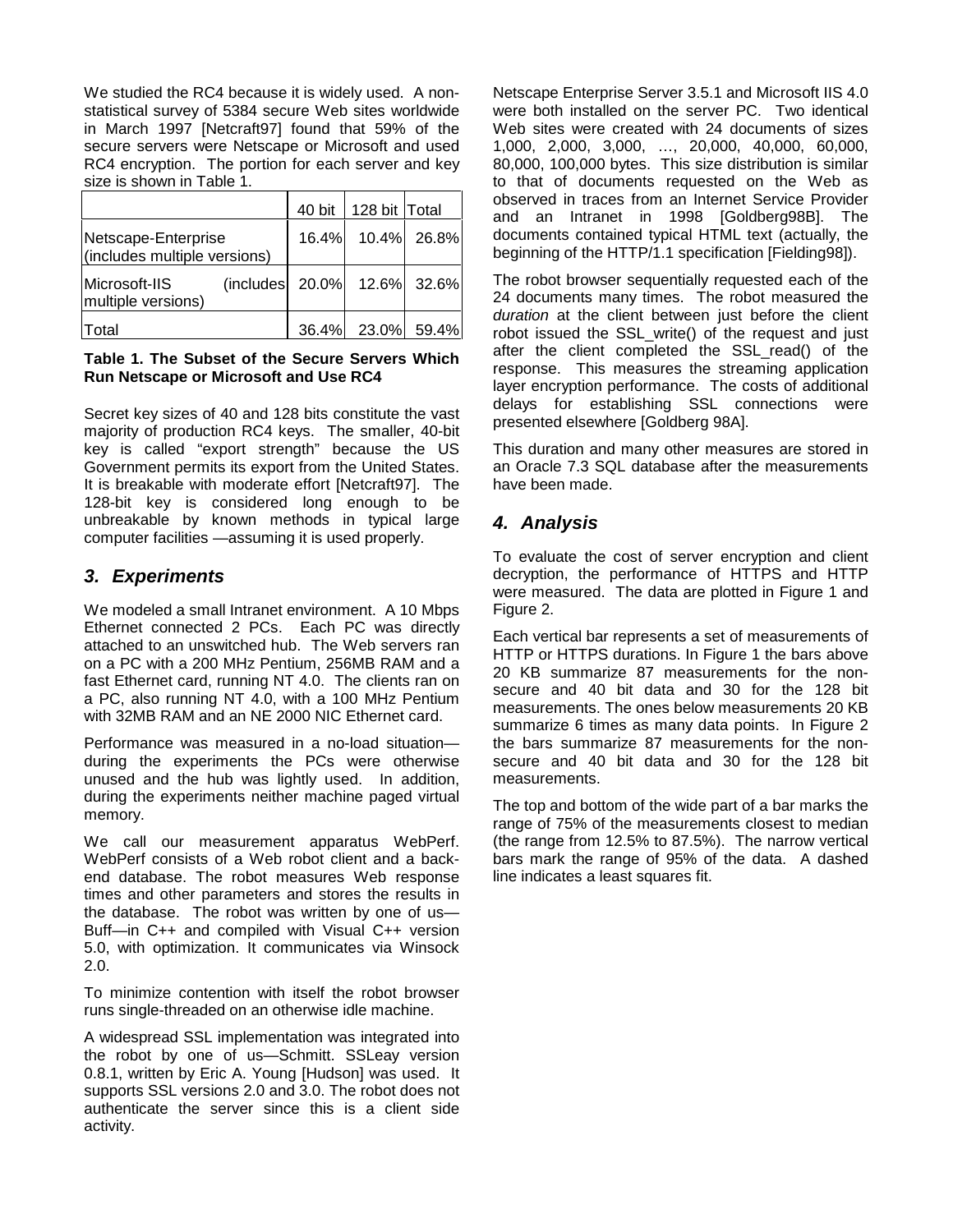

**Figure 1. Durations for Non-secure HTTP and Secure HTTPS with Two RC4 Key Sizes for Netscape and Microsoft Web Servers for Documents from 1 to 100 KB. The wide part of a bar marks the range of 75% of the measurements closest to median. The narrow vertical bars mark the range of 95% of the data. A dashed line indicates a least squares fit**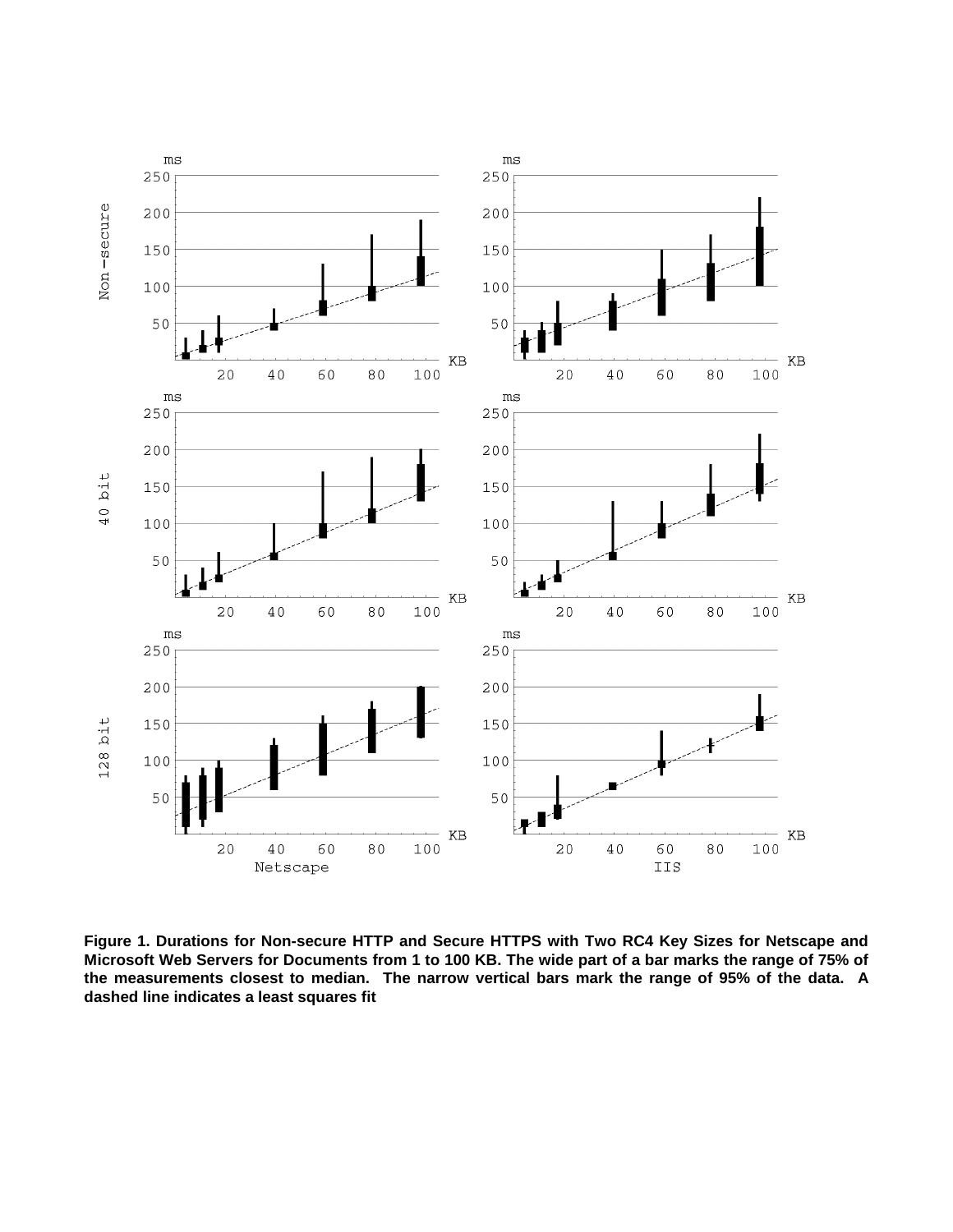

**Figure 2. Durations for Non-secure HTTP and HTTPS with Two RC4 Key Sizes for Netscape and Microsoft Web Servers for Documents from 1 to 20 KB. The wide part of a bar marks the range of 75% of the measurements closest to median. The narrow vertical bars mark the range of 95% of the data. A dashed line indicates a least squares fit.**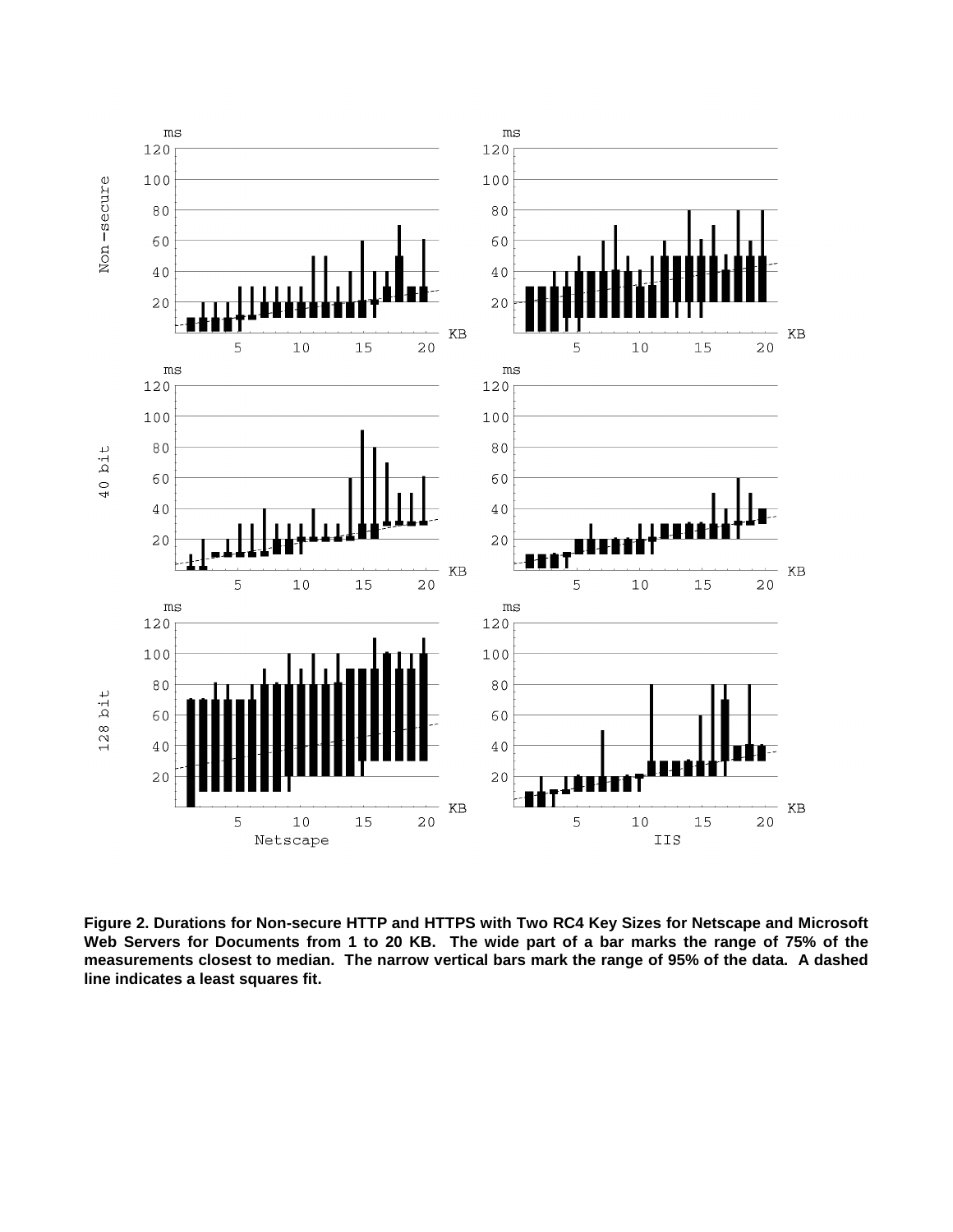These graphs show, in three rows, measurements of non-secure, and secure RC4 40 bit and 128 bit response times.

Several features are apparent in the data. As expected the duration increases with document size. For most configurations the duration shows little dispersion, that is, 75% of the data falls within a small range.

For many of the document sizes 75% of the data falls near the minimum duration measurement, as seen for example in the Netscape 40 bit configuration. This is consistent with a duration that is determined by the critical path through the code. The 20% of the data that falls between 75% and 95% may result from occasional queuing delays that occur on lightly loaded systems and networks.

However, two configurations, IIS non-secure and Netscape 128 bit, show high variability. For the Netscape 128 bit data, especially for documents less than 20 KB, the variability is similar in size to the data. These configurations show surprisingly large delays for small documents. This variability is apparent in Figure 1 and, especially, in Figure 2. The source of this variability is not understood and is under investigation. These larger values become obvious in the Offset of the linear fit, as listed in Table 2.

Each data set was fit with a least squares line parameterized by

Duration = Offset + DocumentSize / TransferRate

The fit parameters are given in Table 2.

|                   | TransferRate<br>(bytes/ms) |           | Offset (ms) |           |  |
|-------------------|----------------------------|-----------|-------------|-----------|--|
| Server            | Netscape                   | Microsoft | Netscape    | Microsoft |  |
| Non-<br>secure    | 946                        | 829       | 4.5         | 19.0      |  |
| Secure<br>40 bit  | 730                        | 689       | 3.6         | 3.9       |  |
| Secure<br>128 bit | 736                        | 686       | 25.0        | 5.1       |  |

#### **Table 2. Parameters of Linear Fits to HTTP and HTTPS Transfers**

The TransferRates are consistent with the Ethernet limit of 10 Mbps (1250 bytes/ms). Also, measured TCP transfer rates in good stacks are consistent with our results.

The TransferRates decrease as the level of encryption increases, as expected. However, the TransferRates only decrease by 22% and 17% for Netscape and Microsoft, respectively. We consider this to be a reasonable price to pay for security.

### **5. Conclusions**

We find that secure Web servers perform well in comparison to non-secure servers. In particular, measurements show that on typical PCs encrypted Web communications using SSL and RC4 can transfer data at speeds similar to non-encrypted HTTP. This bodes well for electronic commerce.

### **6. References**

[Bolyard97] Nelson Bolyard, "Export Client SSL Connection Details", 1997, http://home.netscape.com/eng/ssl3/traces/trc-clntex.html

[Dierks97], Tim Dierks, Christopher Allen, November 12, 1997, "The TLS Protocol Version 1.0", http://www.ietf.org/internet-drafts/draft-ietf-tls-protocol-05.txt

[Fielding98] R. Fielding, J. Gettys, J. C. Mogul, H. Frystyk, L. Masinter, P. Leach, T. Berners-Lee, August 1, 1998, "Hypertext Transfer Protocol --HTTP/1.1", http://www.w3.org/Protocols/History.html

[Freier96] Freier, Alan O., Philip Karlton, Paul C. Kocher, "The SSL Protocol Version 3.0" Internet Draft, November 18, 1996,

http://home.netscape.com/eng/ssl3/draft302.txt

[Goldberg98A] Arthur Goldberg, Ilya Pevzner, Robert Buff, "Characteristics of Internet and Intranet Web Proxy Traces", to be published in the Computer Measurement Group Conference, CMG98, December 1998.

[Goldberg98B] Arthur Goldberg, Robert Buff, Andrew Schmitt, "Secure Web Server Performance Dramatically Improved By Caching SSL Session Keys", Published in the "Workshop on Internet Server Performance", held in conjunction with SIGMETRICS'98, June 23, 1998.

[Hickman95] K.E.B. Hickman. "The SSL Protocol" December 1995, http://www.netscape.com/newsref/std/ssl.html.

[Hudson] Hudson, Tim J., and Eric A. Young. "SSLeay Programmer Reference", circa 1997, http://psych.psy.uq.oz.au/~ftp/Crypto/ssl.html.

[Netcraft97], "Secure Web Server Survey", http://www.netcraft.com/surveys/analysis/https/1997/M ar/CMatch/strongsv.html